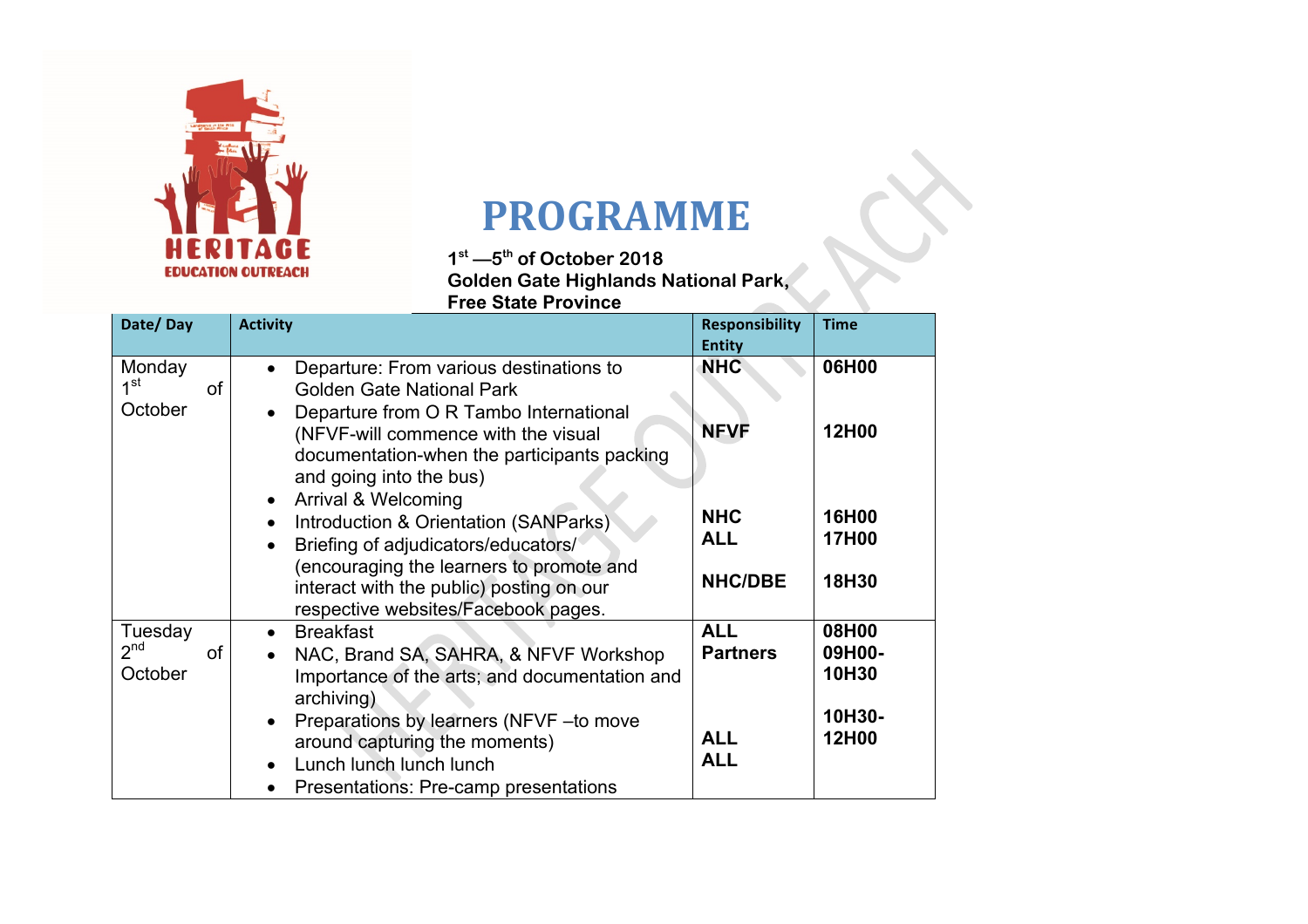|                                                      | Dance group<br>$\bullet$<br>Dinner dinner dinner<br>NFVF-Documentary (Mandela & Sisulu)<br>$\bullet$                                                                                                                                            | All<br><b>ALL</b><br><b>NFVF/ALL</b>                                    | 12H0-<br>12H40<br>13H00-<br>16H30                                       |
|------------------------------------------------------|-------------------------------------------------------------------------------------------------------------------------------------------------------------------------------------------------------------------------------------------------|-------------------------------------------------------------------------|-------------------------------------------------------------------------|
| Wednesday<br>3 <sup>rd</sup><br><b>of</b><br>October | Early breakfast<br>Hiking and visit to Basotho Cultural Village and<br>[research question] (Documentation)                                                                                                                                      | <b>ALL</b><br><b>ALL/PAST</b>                                           | 07H00<br>08H00-<br>12H00<br>12H00-                                      |
|                                                      | Lunch<br>Walking Tall Educational<br>PAST:<br>Theatre<br>Project                                                                                                                                                                                | <b>ALL</b><br><b>PAST</b><br><b>LEARNERS</b>                            | 13H00<br>13H00-<br>14H00                                                |
|                                                      | Research.<br>of<br>Field<br>Preparations<br>(Documentation)                                                                                                                                                                                     | <b>ALL</b>                                                              | 14H30-<br>16H00<br>16H30-                                               |
|                                                      | <b>Dinner</b><br>Documentary (Bantu women documentaries)                                                                                                                                                                                        | <b>NFVF</b>                                                             | 17H30<br>18H00<br>19H00-1940                                            |
| Thursday<br>4 <sup>th</sup><br><b>of</b><br>October  | <b>Breakfast</b><br>$\bullet$<br>Field research : presentations (Documentation)<br>Lunch<br>$\bullet$<br>Networking<br>$\bullet$<br>session/Entertainment/Performances<br>Preparations for the Gala dinner<br>(Documentation)<br>Award ceremony | <b>ALL</b><br><b>LEARNERS</b><br><b>ALL</b><br><b>ALL</b><br><b>ALL</b> | 08H00<br>09H30-<br>12H00<br>12H15<br>13H00-<br>14H30<br>17H00-<br>20H30 |
| Friday                                               | <b>Breakfast</b><br>Departure<br>$\bullet$                                                                                                                                                                                                      |                                                                         | 08h00<br>09h00                                                          |